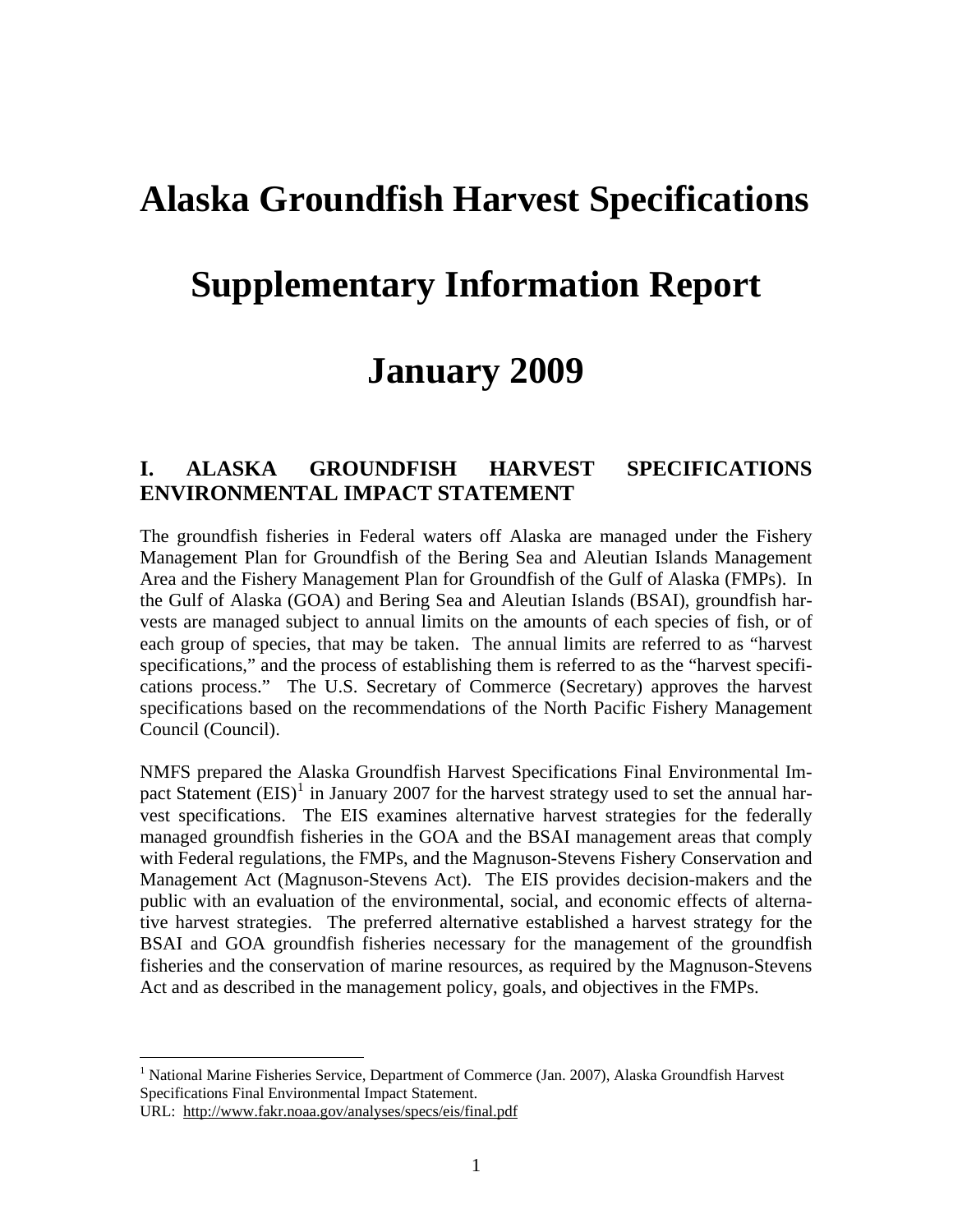The harvest strategy prescribes setting total allowable catches (TACs) for groundfish species and species complexes through the Council's harvest specifications process. Annually, the harvest strategy is applied to the best available scientific information to derive annual harvest specifications, which include TACs and prohibited species catch (PSC) limits. The Council's Groundfish Plan Teams and Scientific and Statistical Committee use stock assessments to calculate biomass, overfishing levels, and acceptable biological catch (ABCs) limits for each species or species group for specified management areas. Overfishing levels and ABCs provide the foundation for the Council and NMFS to develop the TACs. Overfishing levels and ABC amounts reflect fishery science, applied in light of the requirements of the FMPs. The TACs recommended by the Council are either at or below the ABCs. The sum of the TACs for each area is constrained by the optimum yield established for that area.

The harvest strategy provides for orderly and controlled commercial fishing for groundfish (including Community Development Quota (CDQ) fishing); promotes sustainable incomes to the fishing, fish processing, and support industries; supports sustainable fishing communities; and provides steady supply of fish products to consumers. The harvest strategy balances groundfish harvest in the fishing year with ecosystem needs such as non-target fish stocks, marine mammals, seabirds, and habitat.

### **II. PURPOSE OF THIS SUPPLEMENTAL INFORMATION REPORT**

This supplemental information report evaluates the need to prepare a Supplemental EIS (SEIS) for the 2009/2010 groundfish harvest specifications. An SEIS should be prepared if (1) the agency makes substantial changes in the proposed action that are relevant to environmental concerns, or (2) significant new circumstances or information exist relevant to environmental concerns and bearing on the proposed action or its impacts (40 CFR  $1502.9(c)(1)$ ).

This report analyzes the information contained in the Council's 2008 Stock Assessment and Fishery Evaluation (SAFE) reports and information available to NMFS and the Council to determine whether an SEIS should be prepared. Appendices A and B contain the URLs for the SAFE reports, which represent the best available information for the harvest specifications. Appendix C contains the URL for the ecosystem considerations report for the SAFE reports. Appendix D contains the URL for the economic status report for the SAFE reports.

Not every change requires an SEIS; only those changes that cause effects which are significantly different from those already studied require supplementary consideration. *Davis v. Latschar*, 202 F.3d 359, 369 (D.C. Cir. 2000). The Supreme Court explained in *Marsh v. Oregon Natural Resources Council*, 490 U.S. 360, 373 (1989), that "an agency need not supplement an EIS every time new information comes to light after the EIS is finalized. To require otherwise would render agency decision-making intractable." On the other hand, if a subsequent related Federal action occurs, and new information indi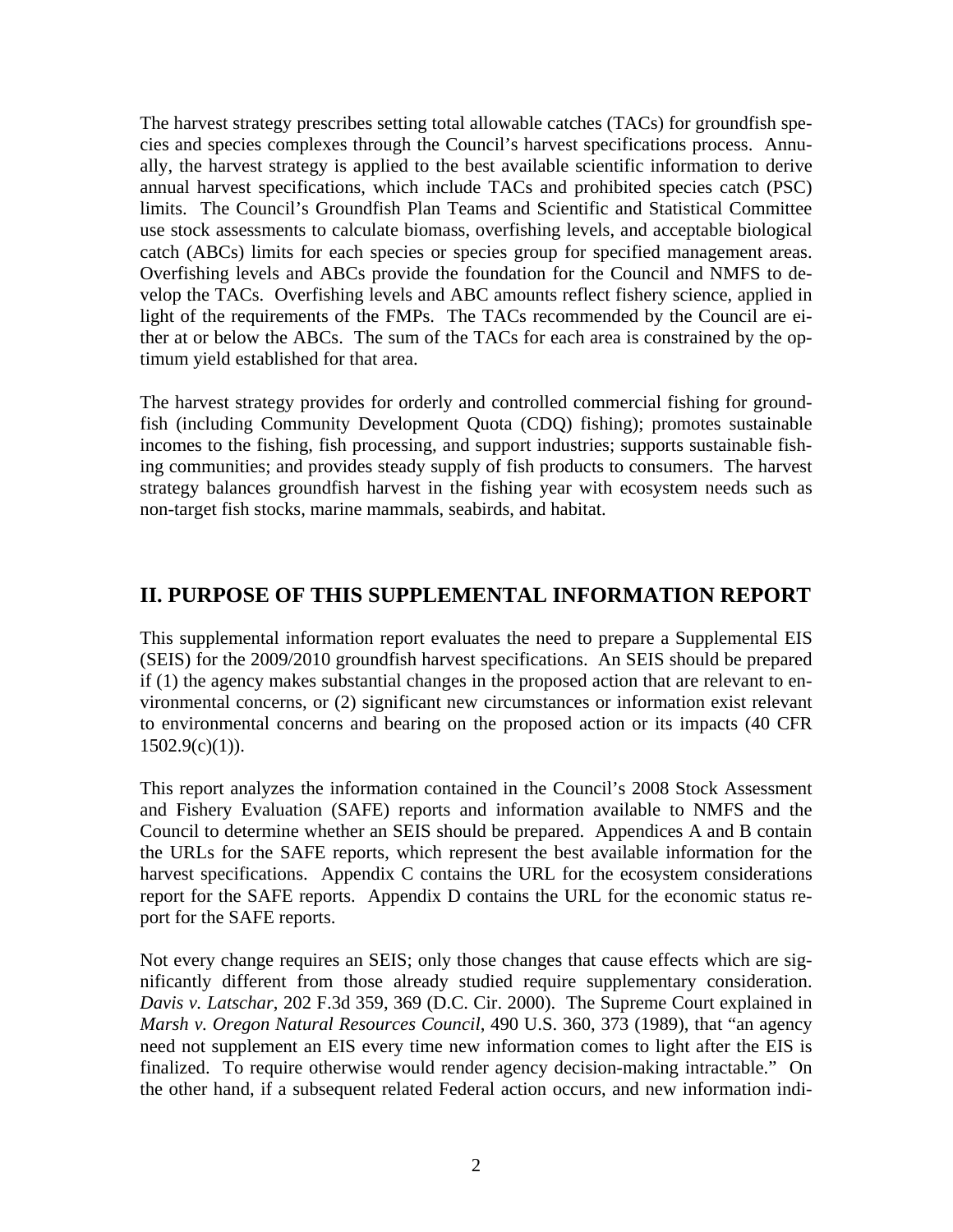cates that that subsequent action will affect the quality of the human environment in a significant manner or to a significant extent not already considered, an SEIS must be prepared. *Marsh*, 490 U.S. at 374.

The following three sections discuss each of the considerations for an SEIS; changes to the action, new information, and new circumstances.

### **III. CHANGES TO THE PROPOSED ACTION**

No changes to the proposed action have occurred. The 2009/2010 harvest specifications do not constitute a change in the proposed action. The proposed action was a harvest strategy that provides for the annual determination of the harvest specifications based on information developed through the harvest specifications process. The 2009/2010 harvest specifications are consistent with the preferred alternative harvest strategy analyzed in the EIS because they were set through the harvest specifications process, are within the optimum yield established for the BSAI or GOA, and do not exceed the ABC for any single species or species complex. The harvest specification process and the environmental consequences of the selected harvest strategy are fully described in the EIS.

The proposed 2009/2010 harvest specifications for the GOA were published in the Federal Register on December 2, 2008 (73 FR 73222). The proposed specifications for the BSAI were published on December 10, 2008 (73 FR 75059). The Council took final action to recommend final harvest specifications at its December 2008 meeting. NMFS is scheduled to publish the Federal Register notice announcing the final harvest specifications in mid-February, 2009.

### **IV. NEW INFORMATION RELEVANT TO ENVIRONMENTAL CONCERNS AND BEARING ON THE PROPOSED ACTION OR ITS IMPACTS**

The second part of the inquiry to determine whether an SEIS is required involves a twostep process. First, one must identify new information or circumstances, and second, one must analyze whether these are significant to the analysis of the proposed action. The primary sources of new information directly related to the action and its impacts are the 2008 BSAI and GOA SAFE reports, which include NMFS's annual Eastern Bering Sea trawl survey results, information on previous fishery performance, and subsequent stock assessments. NMFS's Guidelines for Fishery Management Plans require that a SAFE report be prepared and reviewed annually for each FMP. The FMPs require that a draft of the SAFE report be produced each year in time for the December Council meeting.

The SAFE reports summarize the best available scientific information concerning the past, present, and possible future condition of the stocks, marine ecosystems, and fisher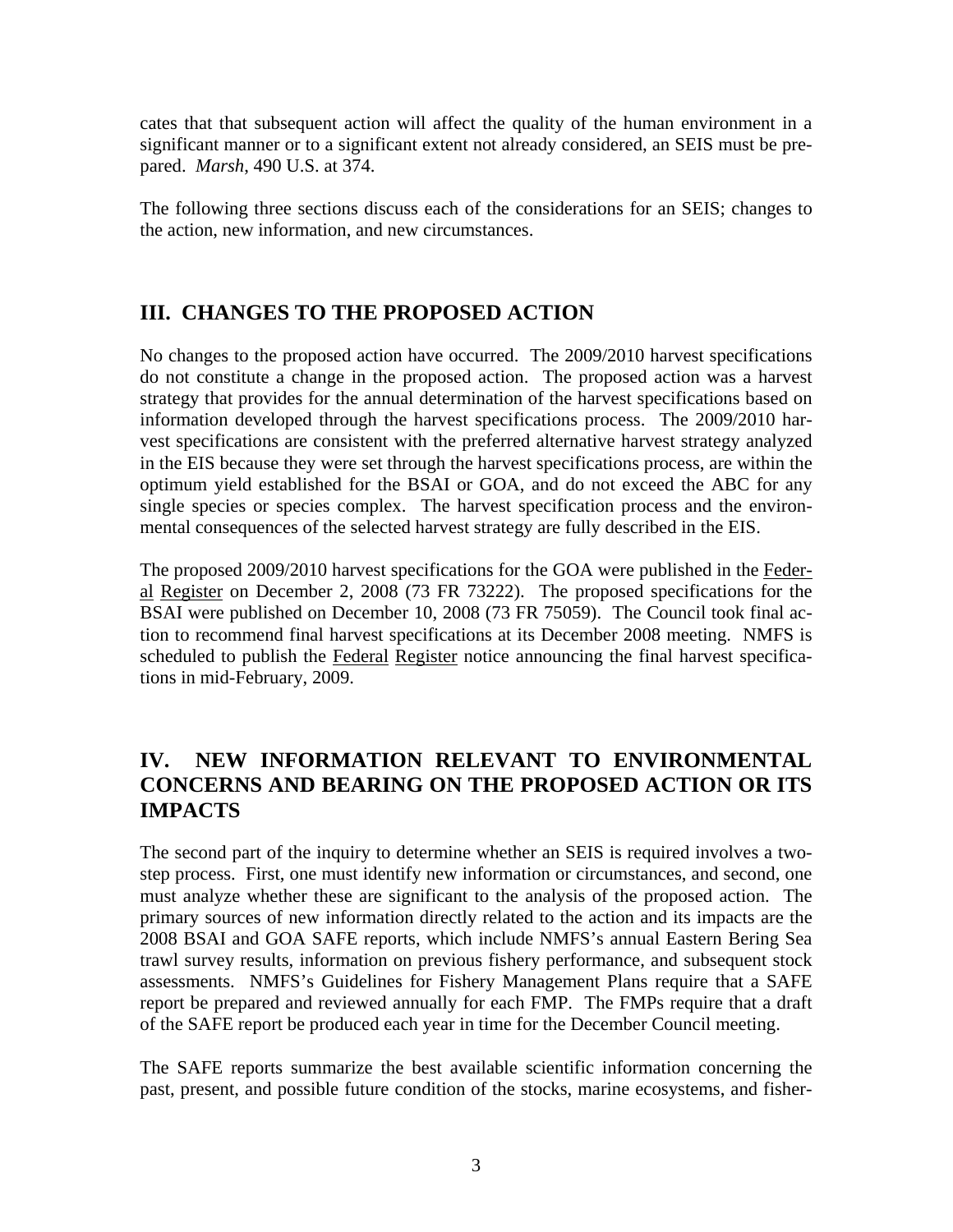ies that are managed under Federal regulation. They provide information to the Council for determining annual harvest levels from each stock, documenting significant trends or changes in the resource, marine ecosystems, and fishery over time, and assessing the relative success of existing State of Alaska and Federal fishery management programs.

The SAFE reports are published in three sections: "Stock Assessment," which comprises the bulk of the document; "Economic Status of Groundfish Fisheries off Alaska;" and "Ecosystem Considerations." The URLs for these documents are provided in Appendices A, B, C, and D.

Annually, the Council's BSAI Groundfish Plan Team compiles the stock assessment section of the SAFE report for the BSAI groundfish fisheries from chapters contributed by scientists at NMFS Alaska Fisheries Science Center (AFSC). The GOA groundfish Plan Team compiles the SAFE report for GOA groundfish fisheries from chapters contributed by scientists at AFSC and the Alaska Department of Fish and Game (ADF&G).

Each stock or stock complex is represented in the SAFE report by a chapter containing the latest stock assessment. New or revised stock assessment models are generally previewed at the September Plan Team meeting and considered again by the Plan Team at its November meeting for recommending final overfishing level and ABC specifications for the following two fishing years. The SAFE reports include recommendations by the author(s) and Plan Teams for an overfishing level and ABC for each stock and stock complex managed under the FMP.

The 2009/2010 harvest specifications are based on the information provided in the 2008 SAFE reports. The Plan Teams met in Seattle from November 17-21, 2008, to review the status of each species or species complex that is managed under each FMP. The Plan Team review was based on presentations by ADF&G and AFSC scientists with opportunity for public comment and input. The information presented at the Plan Team meetings was then compiled into the 2008 SAFE reports. The 2008 SAFE reports describe in detail the new information available since the 2007 SAFE reports, including new survey data and new fishery performance information. This new information resulted in new estimations of overfishing levels and ABCs for a number of stocks and stock complexes, as detailed in the SAFE reports.

The BSAI and GOA Plan Teams recommendations were forwarded to the North Pacific Fishery Management Council and its Scientific and Statistical Committee (SSC) and Advisory Panel (AP) for consideration and final action in December. The status of the stocks continues to appear relatively favorable, although many stocks are declining due to poor recruitment in recent years. No groundfish stocks are overfished or approaching an overfished condition.

From this information the Council recommended the 2009/2010 harvest specifications in December. The Scientific and Statistical Committee reviewed the SAFE reports and the overfishing level and ABC recommendations and either confirmed the Plan Team recommendations or developed its own. The ABC recommendations, together with social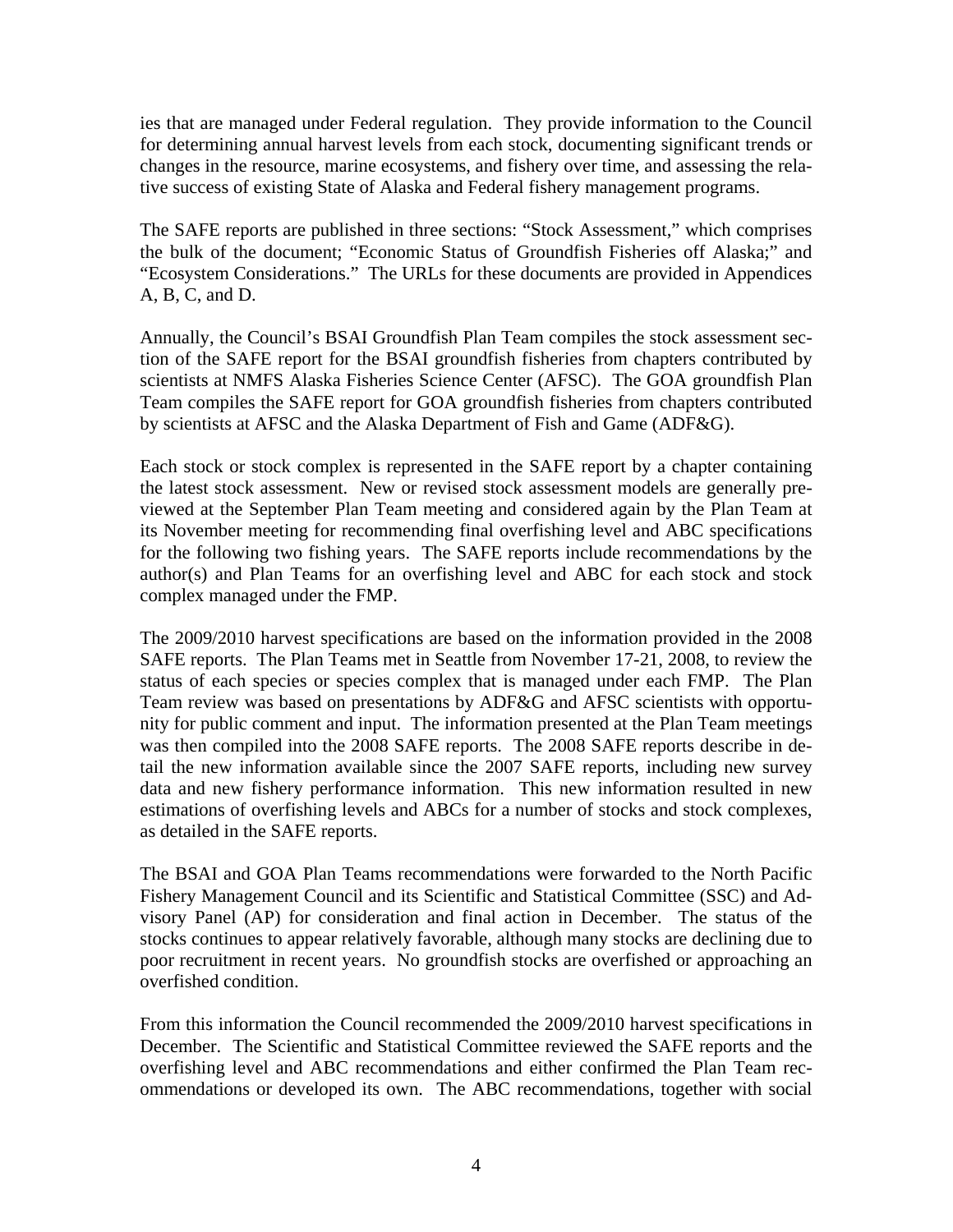and economic factors, were considered by the Advisory Panel and the Council in determining TACs. The Council recommended TAC levels at or below ABC. Of particular note, Council recommended a decrease in the Bering Sea pollock TAC. Table 1 summarizes noteworthy SSC ABC recommendations for 2009 compared to the 2008 ABCs. NMFS is scheduled to publish the final specifications in the Federal Register in mid-February 2009.

|                                                          |  | Table 1 Scientific and Statistical Committee (SSC) Bering Sea and Aleutian Islands and |  |  |  |  |  |  |  |
|----------------------------------------------------------|--|----------------------------------------------------------------------------------------|--|--|--|--|--|--|--|
|                                                          |  | Gulf of Alaska ABC recommendations for 2009 area total ABCs and ABCs for selected      |  |  |  |  |  |  |  |
| stocks compared to the final 2008 ABCs (in metric tons). |  |                                                                                        |  |  |  |  |  |  |  |

| <b>Species</b>             | Final 2008 ABC | <b>SSC 2009 ABC</b> |
|----------------------------|----------------|---------------------|
| <b>BSAI total ABC</b>      | 2,472,585      | 2,204,366           |
| Bering Sea pollock         | 1,000,000      | 815,000             |
| <b>BSAI Pacific cod</b>    | 176,000        | 182,000             |
| Bering Sea sablefish       | 2,860          | 2,720               |
| AI sablefish               | 2,440          | 2,200               |
| <b>BSAI</b> yellowfin sole | 248,000        | 210,000             |
| <b>BSAI</b> rock sole      | 301,000        | 296,000             |
| <b>GOA total ABC</b>       | 536,201        | 516,055             |
| GOA pollock                | 60,180         | 49,900              |
| <b>GOA Pacific cod</b>     | 66,493         | 55,300              |
| GOA sablefish              | 12,730         | 11,160              |

The preferred harvest strategy analyzed in the EIS anticipated that information on changes in species abundance would be used each year in the setting of the annual harvest specifications. It is a flexible process designed to adjust to new information on stock abundance. The information used to set the 2009/2010 harvest specifications is not significant relative to the environmental impacts of the harvest strategy analyzed in the EIS: it raises no new environmental concerns significantly different from those previously analyzed in the EIS. Thus, the new information available is not of a scale and scope that require an SEIS.

### **V. NEW CIRCUMSTANCES RELEVANT TO ENVIRONMENTAL CONCERNS AND BEARING ON THE PROPOSED ACTION OR ITS IMPACTS**

Chapter 3 of the EIS identified reasonably foreseeable future actions that may affect the BSAI and GOA groundfish fisheries and the impacts of the fisheries on the environment. For this report, NMFS reviewed these actions to determine whether they occurred in 2007 and 2008, and, if they did occur, whether they would change the analysis in the EIS of the impacts of the harvest strategy on the human environment. In addition, NMFS considered whether other actions not anticipated in the EIS occurred that have a bearing on the harvest strategy or its impacts.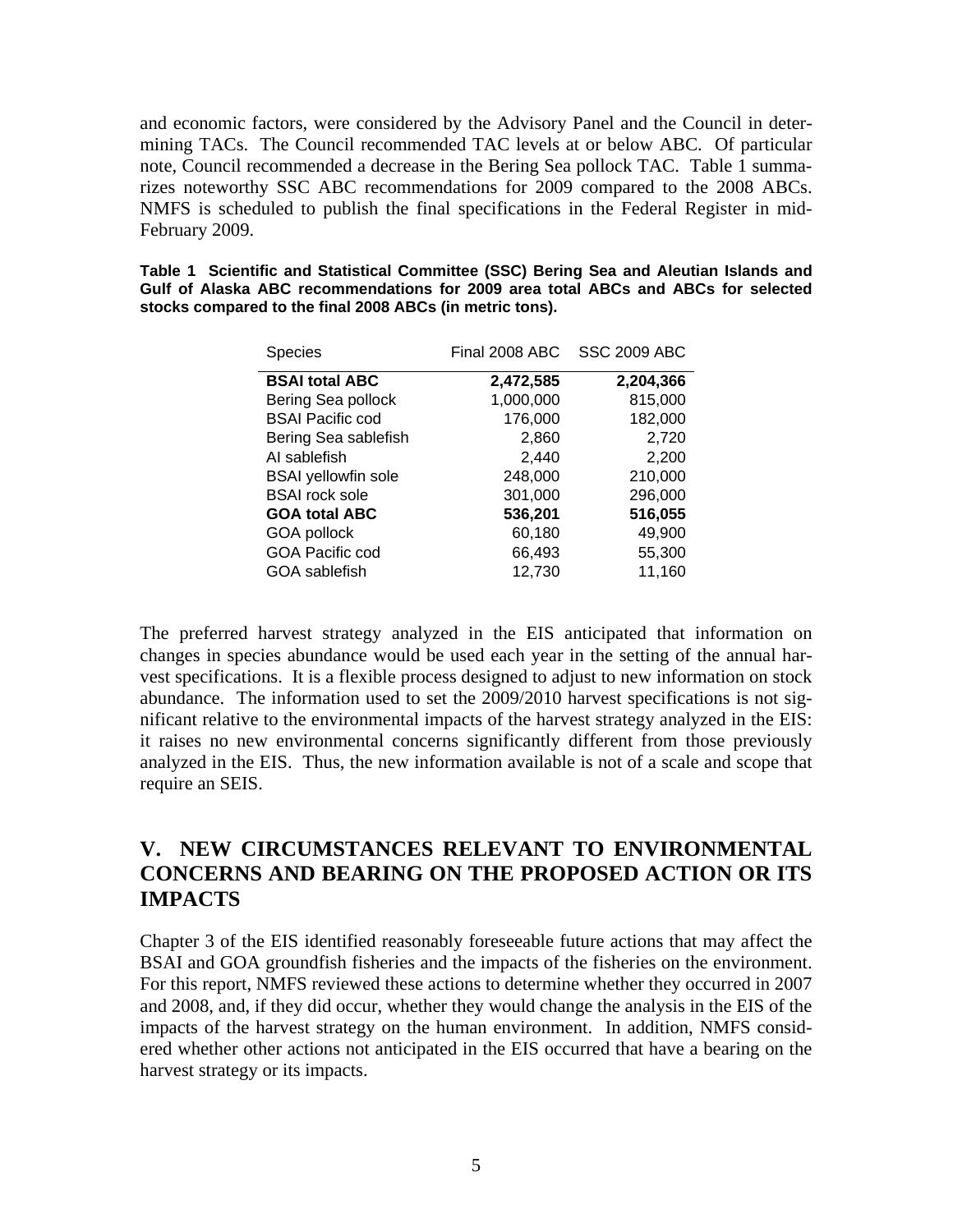The reasonably foreseeable future actions were grouped in the EIS into the following five categories:

- Ecosystem-sensitive management
- Fishery rationalization
- Traditional management tools
- Actions by other Federal, State, and international agencies
- Private actions

#### **Ecosystem-sensitive management**

Ongoing research has increased our understanding of the interactions among ecosystem components. The effects of these interactions on stock assessments are incorporated into the process for setting the overfishing levels and ABCs for the 2009/2010 harvest specifications, as detailed in the ecosystem considerations report for the 2008 SAFE reports (Appendix C). The 2008 edition of this report contains 23 updates and 4 new contributions.

In 2007, the Council completed the Aleutian Islands Fishery Ecosystem Plan and recommended new seabird protection measures. NMFS also implemented new protection measures for Bering Sea Habitat Conservation. This increased role of ecosystem considerations was analyzed in the EIS and does not change the findings in the EIS concerning the impacts of the harvest strategy on the human environment.

During 2008, considerable efforts were devoted to the development of a fishery management plan for Arctic marine resources. The first fisheries trawl survey of the Alaskan Arctic since 1977 was conducted by AFSC scientists in the Beaufort Sea in August. $2$  The Council, NMFS Alaska Region, and AFSC staff have prepared a draft FMP for the Arctic and supporting analysis. In addition to these steps, scientists from the University of British Columbia have prepared baseline estimates of fisheries catches from Arctic Alaska for the period 1950 to  $2006^3$  $2006^3$ , A number of Arctic fish, marine mammals and seabird species migrate into the area covered by the BSAI FMP, so any additional protection from unregulated fishing in the Arctic may be beneficial to these migratory species.

In December 2007 NMFS received a petition to list ribbon seals as threatened or endangered species. On March 28, 2008, NMFS found that the petition presented substantial scientific or commercial information indicating that the petitioned action might be warranted. Therefore, NMFS initiated a status review of the ribbon seal to determine if listing under the ESA was warranted (73 FR 16617; March 28, 2008). After the review, NMFS concluded that listing was not warranted.<sup>[4](#page-5-2)</sup>

 $\overline{a}$ 

<span id="page-5-0"></span> $2^{2}$  See the web page for this research cruise, with a link to a preliminary cruise report, at http://www.afsc.noaa.gov/REFM/Stocks/fit/Beaufort.php 3

<span id="page-5-1"></span><sup>&</sup>lt;sup>3</sup> Booth, Shawn, Dirk Zeller, and Daniel Pauly. 2008. Baseline Study of Marine Fisheries Catches from Arctic Alaska: 1950-2006. UBC Fisheries Centre. Vancouver, B.C., November 2008.

<span id="page-5-2"></span><sup>4</sup> http://www.fakr.noaa.gov/newsreleases/2008/ribbonseals122308.htm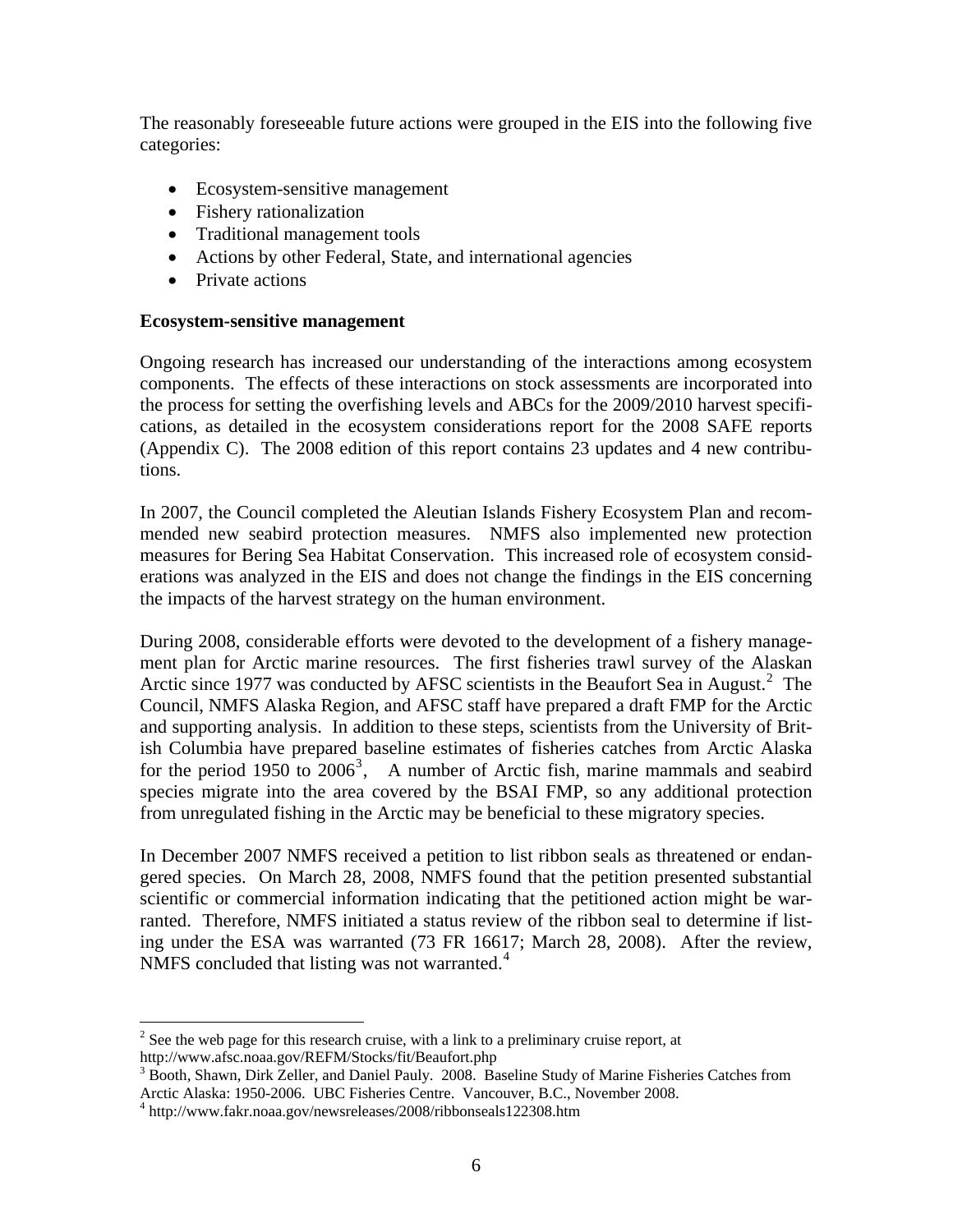In May 2008, NMFS received a petition to list ringed, bearded, and spotted seals as threatened or endangered. On September 4, 2008, NMFS found that the petition also presented substantial information indicating that the action might be warranted (73 FR 51615; September 4, 2008) and initiated an additional status review. Thus, ringed, bearded, and spotted seals are currently under review for ESA listing. Listing of these species may require ESA consultation for the harvest specification process, as they are normally "taken" by the groundfish fisheries in the Bering Sea.

The Northern Right Whale was listed under the ESA as endangered in March (73 FR 12024; March 6, 2008), and critical habitat was designated in April (73 FR 19000; April 8, 2008). This was necessary following the identification of separate Pacific and Atlantic stocks, and did not change the 2006 findings of the effects of the groundfish fisheries on right whale and their critical habitat. A program level consultation on Steller sea lions, humpback whales, and sperm whales is ongoing, with a draft scheduled for release in the Fall of 2009.

On May 15, 2008, the Department of the Interior published a final rule listing polar bears as threatened under the endangered species act (73 FR 28212; May 15, 2008). Polar bears are not affected by BSAI and GOA groundfish fisheries. In February the Department received a petition requesting it to list Pacific walrus under the ESA. The Department has not yet taken action on this petition.

Amendment 89 to the Fishery Management Plan for Groundfish of the BSAI management Area, which became effective on August 25, 2008, establishes Bering Sea habitat conservation measures prohibiting nonpelagic trawling in certain waters of the Bering Sea subarea and the Northern Bering Sea Research Area (73 FR 43362; July 25, 2008). This action was analyzed under an EA and resulted in no significant impacts on the human environment. The action provides protection to bottom habitat from the potential effects of non-pelagic trawling.

An increasing role for ecosystem considerations was analyzed in the EIS and does not change the findings in the EIS concerning the impacts of the harvest strategy on the human environment. No new significant information or developments relating to ecosystem considerations warrant a supplemental EIS.

#### **Fishery rationalization**

Final rules to implement Amendment 80 and Amendment 85 to the BSAI FMP were published in the Federal Register on September 14, 2007 (72 FR 52668), and September 4, 2007 (72 FR 50788), respectively.

The Amendment 80 Program establishes a limited access privilege program for the non-American Fisheries Act (non-AFA) trawl catcher/processor sector by allocating TAC among several BSAI non-pollock trawl groundfish fishing sectors, and it facilitates the formation of harvesting cooperatives in the non-AFA trawl catcher/processor sector. The Amendment 80 species are Atka mackerel, flathead sole, Pacific cod, rock sole, yellowfin sole, and Aleutian Islands Pacific ocean perch. In order to limit the ability of participants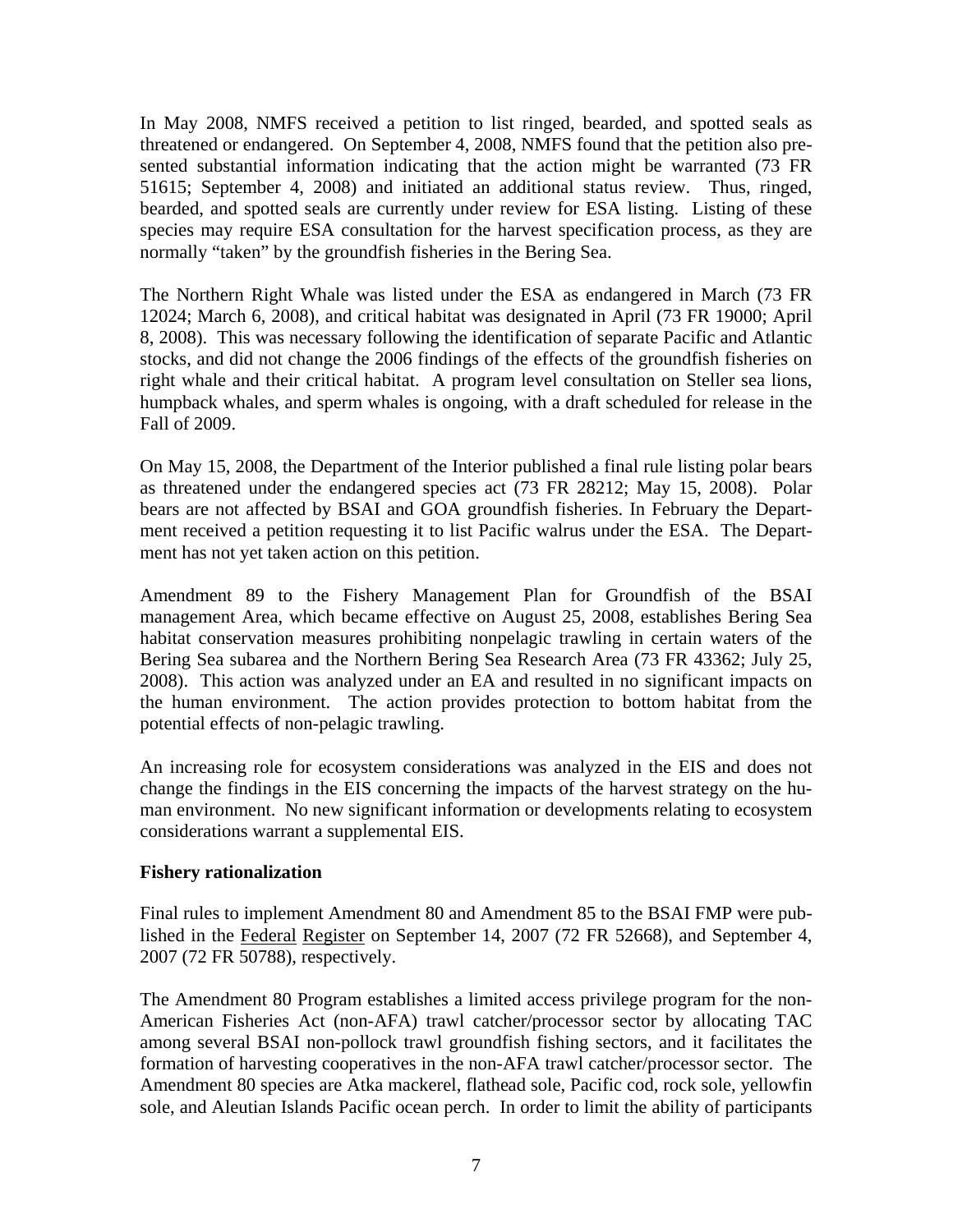eligible for the Amendment 80 Program to expand their harvest efforts in the GOA, the program established groundfish and prohibited species catch (PSC) limits as sideboard limits for Amendment 80 Program participants in the GOA.

Amendment 85 modifies the current allocations and seasonal apportionments of BSAI Pacific cod TAC among various harvest sectors. Amendment 85 reduces uncertainty about the availability of yearly harvests within sectors caused by reallocations and maintains stability among sectors in the BSAI Pacific cod fishery.

NMFS published a final rule to modify the 2008 harvest specifications under the provisions of Amendments 80 and 85 (72 FR 71802, December 19, 2007). This action was necessary to ensure that allocations were in effect for Amendment 80 and 85 participants at the beginning of the 2008 fishing year. NMFS extended these allocations with the 2008 and 2009 proposed and final harvest specifications.

Additionally, Amendments 80 and 85 incorporate statutory mandates of the Magnuson-Stevens Act, as amended by the Coast Guard and Maritime Transportation Act of 2006 and the Magnuson-Stevens Fishery Conservation and Management Reauthorization Act of 2006. These amendments to the Magnuson-Stevens Act required that Amendments 80 and 85 allocate to the CDQ Program 10.7 percent of the TAC of the species allocated under those FMP amendments. The Magnuson-Stevens Act requires that all catch of these species accrue against the CDQ allocations, including catch in both the directed fisheries for these species and any incidental catch or bycatch. Minor revisions were made to catch monitoring requirements for the CDQ fisheries to comply with the new Magnuson-Stevens Act requirement that the CDQ fisheries be managed no more restrictively than the cooperative fisheries for these same species.

The Magnuson-Stevens Act also requires that allocations to the CDQ Program be made only for species with directed fisheries in the BSAI. Under Amendment 80, allocations to the CDQ Program of TAC categories without directed fisheries in the BSAI were discontinued. These species include pollock in the Bogoslof District, Greenland turbot in the Aleutian Islands, Alaska plaice, other flatfish, rockfish, and other species. Catch in the CDQ fisheries of these species will be managed under the regulations and according to the individual fishery's status for that TAC category. Retention of species closed to directed fishing will be limited to maximum retainable amounts, unless the species is on prohibited species status requiring discard. Notices of closure to directed fishing and of retention requirements for these species will apply to the CDQ and non-CDQ sectors. The catch of these species in the CDQ fisheries will not constrain the catch of other CDQ species unless catch by all sectors approached an overfishing level.

Amendments 80 and 85 improve management for the species under those programs and modify the method of TAC allocations; however, these programs do not alter the harvest specification process or change analysis in the EIS of impacts of the harvest strategy on the human environment. They therefore do not constitute "significant new circumstances" necessitating a supplemental EIS pursuant to 40 CFR 1502.9(c)(1)(ii). In 2008, NMFS did not implement any management actions for the BSAI or GOA groundfish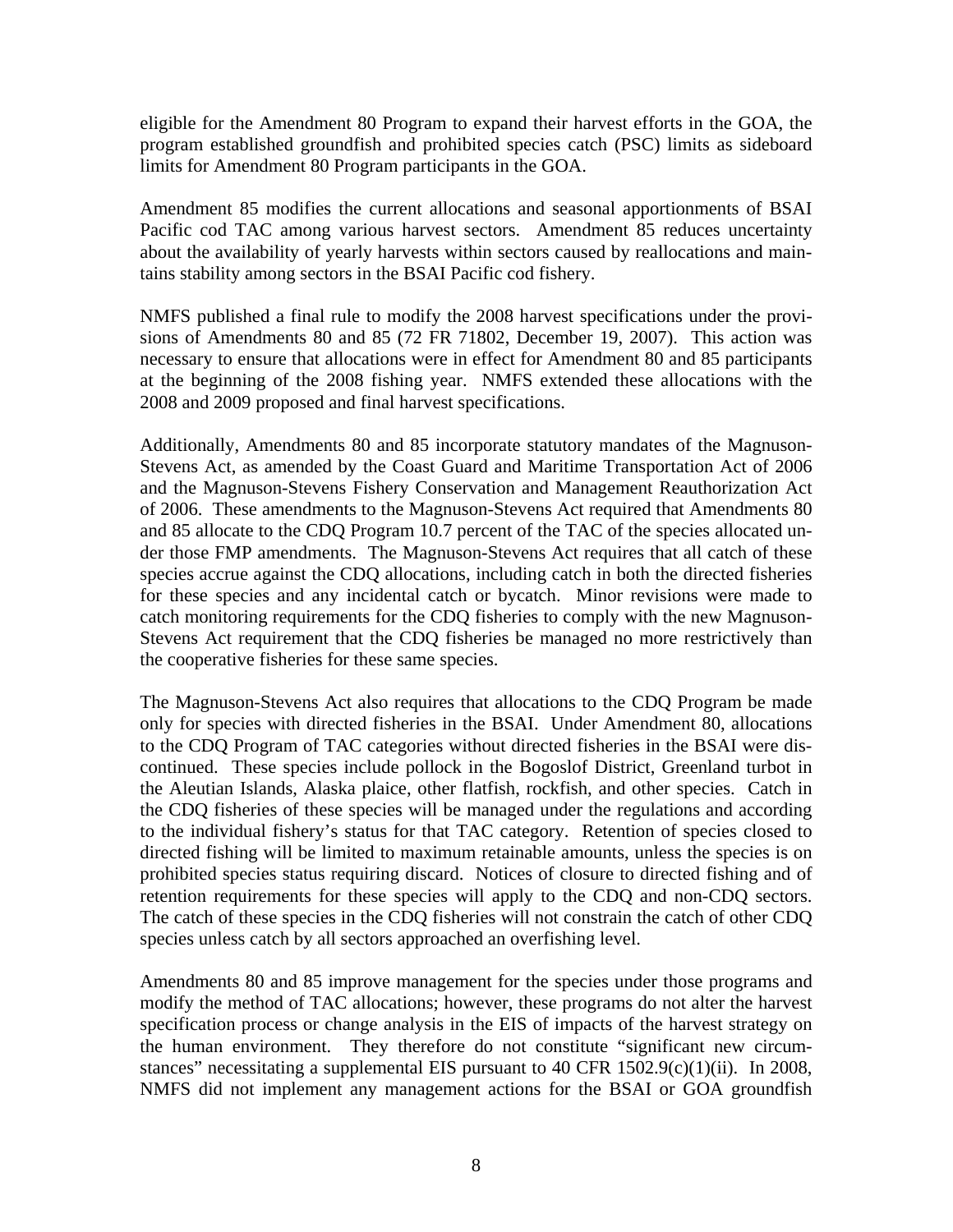fisheries that modify the harvest specifications process or change analysis in the EIS of impacts of the harvest strategy on the human environment.

#### **Traditional management tools**

The Council has taken action to address the increasing levels of salmon bycatch in the BSAI pollock fisheries. First, the Council recommended Amendment 84 to establish the salmon bycatch intercooperative agreement that allows vessels participating in the directed fisheries for pollock in the Bering Sea to use their internal cooperative structure to reduce salmon bycatch using a method called the voluntary rolling hotspot system (VRHS). In recommending Amendment 84, the Council recognized that current regulatory management measures, including a bycatch cap that triggered closure of fixed salmon savings areas, which have not been effective at reducing salmon bycatch. Amendment 84 provides an alternative approach to managing salmon bycatch which has the potential to be more effective than current regulations. NMFS implemented Amendment 84 with a final rule published in the Federal Register on October 29, 2007 (72 FR 61070). The effects of the VRHS were analyzed in the EA/RIR/IRFA for Modifying Existing Chinook and Chum Salmon Savings Areas: Final Rule Implementing Amendment 84 to the FMP for Groundfish of the Bering Sea and Aleutian Islands Management Area.<sup>[5](#page-8-0)</sup>

The EIS describes and analyzes the impacts of the pollock fishery's salmon bycatch with the VRHS measures in place, which were in effect at the time pursuant to an exempted fishing permit. Accordingly, the adoption of Amendment 84 does not represent significant new circumstances necessitating an SEIS.

In 2008, the Council developed alternatives to minimize Chinook salmon bycatch to the extent practicable while achieving optimum yield in the Bering Sea pollock fishery. The impacts of these alternatives are analyzed in the Bering Sea Chinook Salmon Bycatch Management Draft Environmental Impact Statement (Salmon DEIS), pursuant to the Na-tional Environmental Policy Act.<sup>[6](#page-8-1)</sup> This analysis provides new and recent information on the Bering Sea pollock fishery and the impacts of the fishery on the human environment. The Salmon DEIS raises no new environmental concerns significantly different from those previously analyzed in the harvest specifications EIS and thus does not require supplementing that document.

Amendment 79 to the FMP for Groundfish of the Gulf of Alaska (FMP), which requires the Council to recommend an aggregate overfishing level and acceptable biological catch for the "other species" category in the Gulf of Alaska as part of the annual groundfish harvest specifications process, became effective in August 2008 (73 FR 49963; August

 $\overline{a}$ 

<span id="page-8-0"></span><sup>5</sup> North Pacific Fishery Management Council (Oct. 2007), Environmental Assessment/Regulatory Impact Review/Initial Regulatory Flexibility Analysis for Modifying existing Chinook and chum salmon savings areas: Final Rule Implementing Amendment 84 to the Fishery Management Plan for Groundfish of the Bering Sea and Aleutian Islands Management Area. URL: http://www.fakr.noaa.gov/analyses/amd84/Am84\_EARIRFRFAfr.pdf

<span id="page-8-1"></span><sup>&</sup>lt;sup>6</sup> NMFS (Dec. 2008), Bering Sea Chinook Salmon Bycatch Management Draft Environmental Impact Statement/Regulatory Impact Review/Initial Regulatory Flexibility Analysis.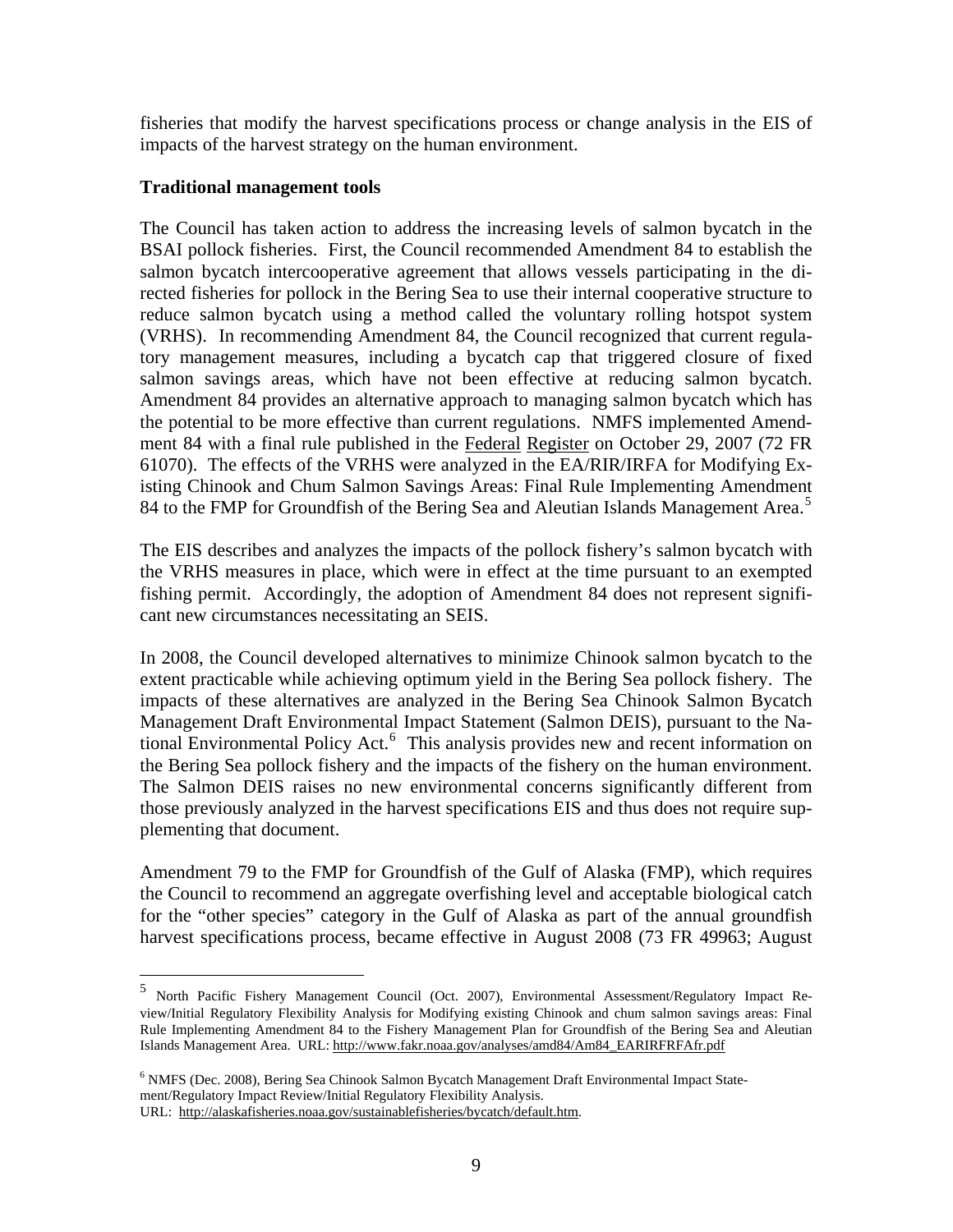25, 2008). The "other species" category in the Gulf of Alaska consists of sharks, sculpins, squid, and octopus. Amendment 70 does not alter the harvest specification process or change the analysis in the EIS concerning the impacts of the harvest strategy on the human environment.

#### **Actions by other Federal, State, and international agencies and private actions**

As noted in the ecosystem section, in May, the Department of Interior listed polar bears as a threatened species under the ESA and in February 2008 it received a petition to list Pacific walrus under the ESA. Polar bears are not affected by BSAI and GOA groundfish fisheries.

No other additional actions beyond those identified in the EIS have occurred since January 2007 that would change the analysis in the EIS of the impacts of the harvest strategy on the human environment.

### **VI. DETERMINATION**

After reviewing the information above and presented in the SAFE reports, I have determined that (1) the 2009/2010 harvest specifications, which were set according to the preferred harvest strategy, do not constitute a change in the action, and (2) the information presented does not indicate that there are significant new circumstances or information relevant to environmental concerns and bearing on the proposed action or its impacts. Additionally, the 2009/2010 harvest specifications will result in environmental impacts within the scope of those analyzed and disclosed in the EIS. Therefore, supplemental NEPA documentation is not necessary to implement the 2009/2010 harvest specifications.

Regional Administrator Date

\_\_\_\_\_\_\_\_\_\_\_\_\_\_\_\_\_\_\_\_\_\_\_\_\_\_\_\_\_\_\_\_\_\_\_\_ \_\_\_\_\_\_\_\_\_\_\_\_\_\_\_\_\_\_

## **VII. PREPARERS AND PERSONS CONSULTED**

#### *Preparers*

- [Gretchen.Harrington@noaa.gov](mailto:Gretchen.Harrington@noaa.gov). Gretchen Anne Harrington, Fishery Management Plan Coordinator. NMFS, Alaska Region, Sustainable Fisheries Division, Juneau, Alaska,
- Fisheries Division, Juneau, Alaska, Mary. Furuness@noaa.gov. Mary Furuness, Resource Management Specialist, NMFS, Alaska Region, Sustainable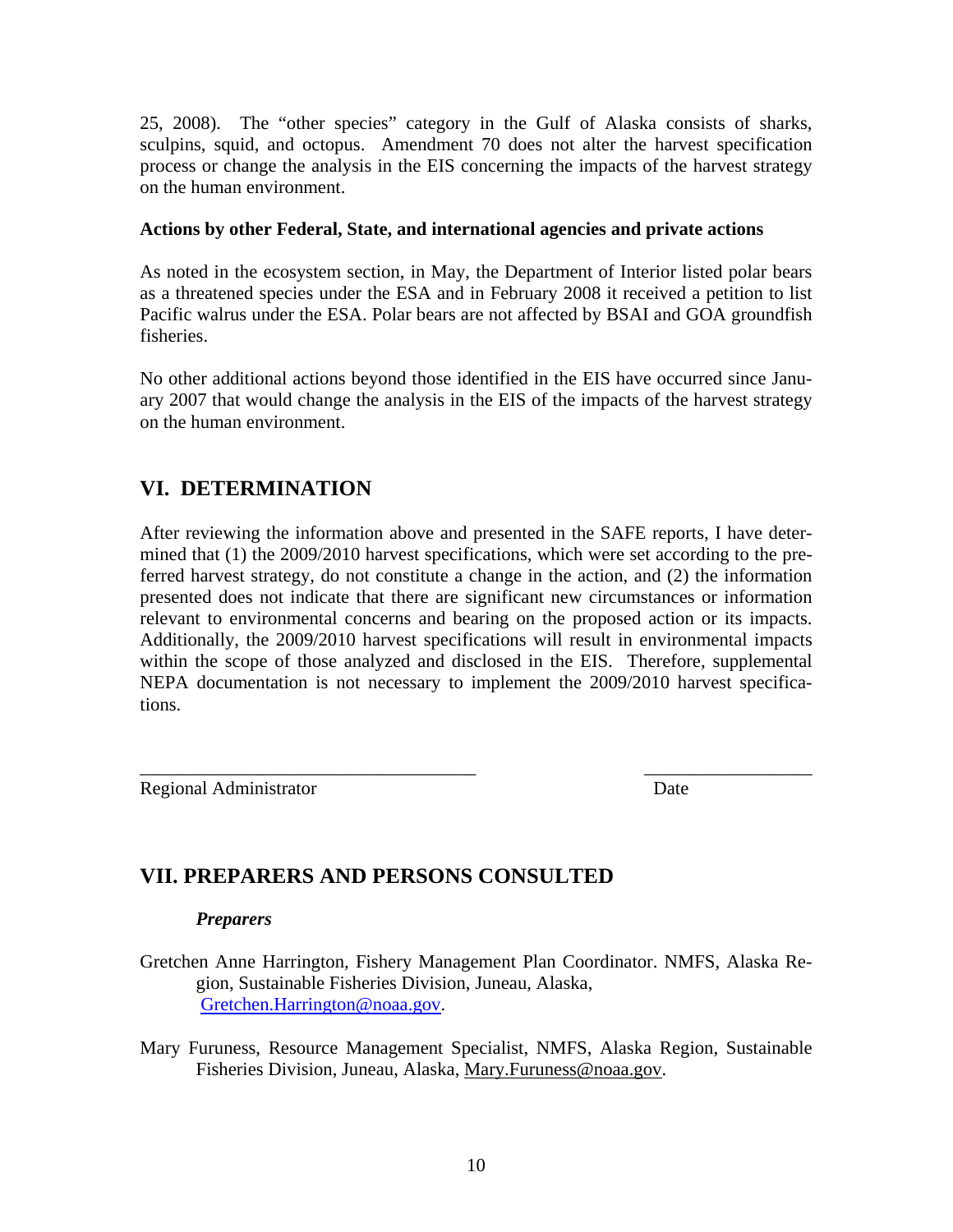Ben Muse, Ph.D., Industry Economist. NMFS, Alaska Region, Sustainable Fisheries Division, Juneau, Alaska, Ben.Muse@noaa.gov.

#### *Persons consulted*

Demian Schane, J.D., Attorney Advisor. NOAA General Counsel, Alaska Region, Juneau, Alaska.

Glenn Merrill, Fishery Regulation Specialist, NMFS, Alaska Region, Sustainable Fisheries Division, Juneau, Alaska.

Joe McCabe, Paralegal Specialist. NOAA General Counsel, Alaska Region, Juneau, Alaska.

Melanie Brown, Fishery Regulation Specialist, NMFS, Alaska Region, Sustainable Fisheries Division, Juneau, Alaska.

Sally Bibb, Branch Chief, NMFS, Alaska Region, Sustainable Fisheries Division, Juneau, Alaska.

Steven K. Davis, NEPA Coordinator, Alaska Region, Anchorage, Alaska.